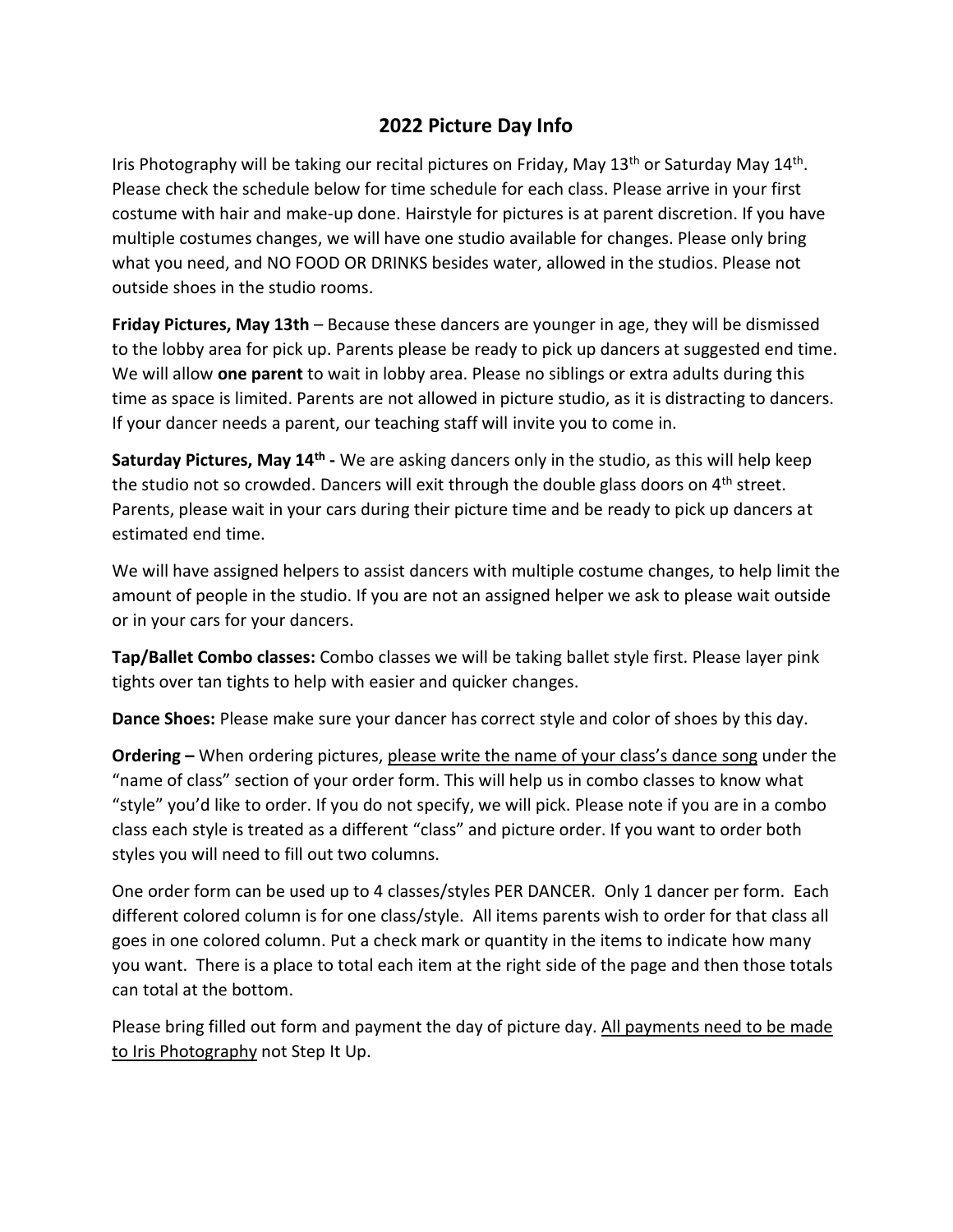**Group Photo –** All dancers from the class will be in the group photo. Please be on time and we have to stick to schedule. If your dancer shows up late, they may not be included in the group photo.

**Individual Photos** - If you do not have an order filled out for a class/style we will not take individual photos of your dancer.

| <b>Picture Day Schedule 2022</b> |                    |                                  |  |
|----------------------------------|--------------------|----------------------------------|--|
| Friday, May 13th                 |                    |                                  |  |
| <b>Class</b>                     | <b>Time</b>        | <b>Name of Dance</b>             |  |
| <b>Tiny Tots</b>                 | $6:00 - 6:20$ pm   | <b>Down At Ballet Class</b>      |  |
| <b>Pre-K Hip Hop</b>             | $6:20 - 6:40$ pm   | <b>Head &amp; Shoulders</b>      |  |
| (Monday)                         |                    |                                  |  |
| <b>Pre-K Acro</b>                | $6:40 - 7:05$ pm   | <b>Under the Sea</b>             |  |
| <b>Dancing Divas</b>             | 7:05 - 7:30 pm     | Shake Senora                     |  |
| <b>Pre-K Hip Hop</b>             | 7:30 - 7:50 pm     | <b>Shake It Up</b>               |  |
| (Tuesday)                        |                    |                                  |  |
|                                  |                    |                                  |  |
| <b>Saturday, May 14th</b>        |                    |                                  |  |
| <b>Class</b>                     | Time               | <b>Name of Dance</b>             |  |
| Tap/Ballet Level 1               | 8:15 - 8:40 am     | <b>Ballet - Sing</b>             |  |
|                                  |                    | Tap - Uptown Girl                |  |
| <b>Hip Hop Level 1</b>           | $8:40 - 9:05$ am   | <b>Tutu's &amp; Tennis Shoes</b> |  |
| <b>Acro Level 1</b>              | $9:05 - 9:30$ am   | Jungle Beat                      |  |
| Tap/Ballet/Jazz                  | $9:30 - 9:55$ am   | <b>Ballet - Can You Feel The</b> |  |
| Combo                            |                    | Love                             |  |
|                                  |                    | Tap - Wake Me Up                 |  |
| <b>Petite Group (Comp</b>        | $9:55 - 10:15$ am  | SpaceX                           |  |
| Team)                            |                    | Soloist                          |  |
| <b>Petite-Soloist</b>            |                    |                                  |  |
| Jazz/Lyrical Level 1             | $10:15 - 10:50$ am | Jazz - Baby I'm A Star           |  |
| <b>Acro Level 2</b>              | 10:50 - 11:15 am   | <b>Lyrical - The Glow</b>        |  |
|                                  |                    | <b>Treasure</b>                  |  |
| <b>Hip Hop Level 2</b>           | 11:15 - 11:40 am   | <b>Imma Bee</b>                  |  |
| <b>Tap/Ballet Level 2</b>        | 11:40 - 12:10 pm   | <b>Ballet - A Million Dreams</b> |  |
|                                  |                    | Tap - Stupid Cupid               |  |
| <b>-LUNCH BREAK-</b>             | 12:10 - 12:45 pm   |                                  |  |
| Clogging                         | 12:45 - 12:55 pm   | <b>Butter</b>                    |  |
| <b>Acro Level 3</b>              | 12:55 - 1:25 pm    | <b>Arabian Nights</b>            |  |